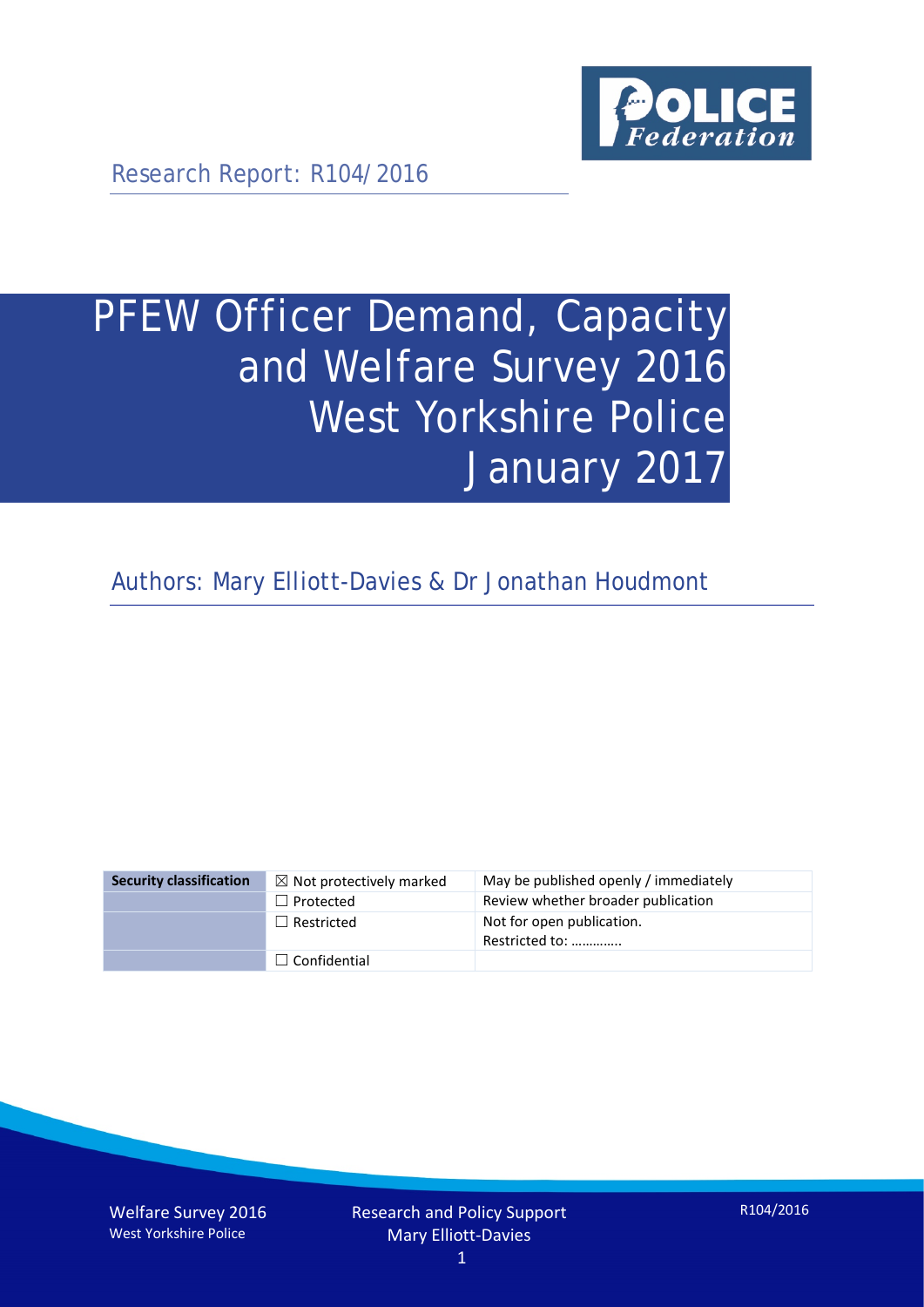# **1. FOREWORD**

#### **INTRODUCTION**

In recent times policing in England and Wales has experienced unprecedented budgetary cuts amount[i](#page-15-0)ng to an 18% real-term reduction since 2010.<sup>1</sup> The impact on police officer numbers has been considerable, with a 14% fall in officer numbers over a seven year period from a high of 143,734 in 2009<sup>[ii](#page-15-1)</sup> to 124,066 in March 2016.<sup>[iii](#page-15-2)</sup> Evidence from a focus group study conducted by the PFEW<sup>[iv](#page-15-3)</sup> highlighted that these reduction's may be having a negative effect on officers individual wellbeing. It was within this context that the 2016 PFEW Officer Demand, Capacity, and Welfare Survey took place.

This report provides a summary of responses to key questions from the 2016 PFEW Officer Demand, Capacity, and Welfare Survey from respondents in **West Yorkshire Police**.

Where appropriate, details of average responses for the police service as a whole are also presented. However, differences between the national and local responses have not been tested statistically and therefore any differences reported are for guidance only and must be treated with caution.

Force rankings have not been included due to the vast range of response rates across forces (2.1% - 34.2%), making comparisons inappropriate without the application of inferential statistics to address the extreme variations in sample sizes (range: 34 -3909). In addition, forces with less than 100 respondents were not provided with a force level report as their sample size was too small to be representative of the force as a whole and may have enabled identification of individuals based on their demographics.

Please be aware that the total number of responses for each item may vary slightly as not all items were answered by all respondents, and all percentages are rounded to the nearest whole number. In addition, the actual differences between any and all groups may be quite small and these details should be considered when interpreting the data.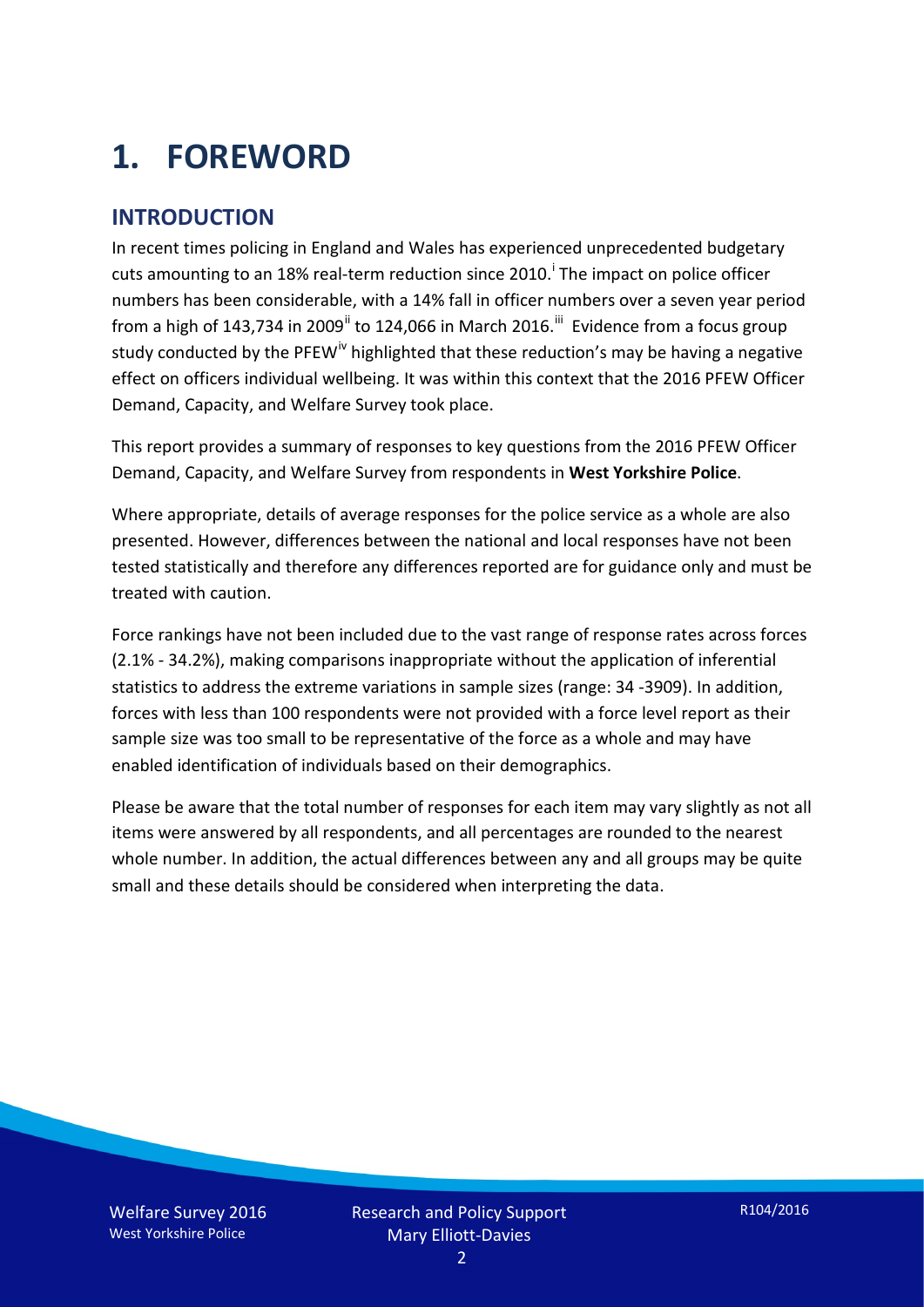#### **RESPONSE RATES AND DEMOGRAPHICS**

Survey responses were gathered over a four-week period in February 2016. All officers of the federated ranks in England and Wales were eligible to participate. Analyses were conducted on a sample of 16,841 responses drawn from all 43 forces across England and Wales.  $^1$  $^1$  The national response rate for the 2016 survey was 14%.

293 responses were received from West Yorkshire Police, representing a response rate of around 7%.<sup>[2](#page-2-1)</sup> The margin of error for this report has been calculated using the size of the sample and the population. At a 95% confidence level, this force report has a 6% margin of error. If the margin of error is less than 5%, it can be considered to be within the normal bounds of academic rigor.<sup>[3](#page-2-2)</sup> If this threshold has not been met, the results from this report must be interpreted with caution.

Overall 1% of respondents (*N*=237) to the survey declined to state which force they belonged to. These responses have been included within the national data but are excluded from force-level analyses.

70% of responses from West Yorkshire Police were received from male officers and 30% of responses were from female officers. In regards to rank, 73% of respondents from West Yorkshire Police were Constables, 21% were Sergeants and 7% were Inspectors or Chief Inspectors. 3% of responses from West Yorkshire Police were received from Black and Minority Ethnic (BME) officers.

<u>.</u>

<span id="page-2-0"></span> $1$  Data were removed where the respondent indicated they were not currently a police officer or they gave implausible answers – for full exclusion criteria, please see Houdmont & Elliott-Davies (2016).<br><sup>2</sup> Based on March 2016 Home Office figures of officer headcount.

<span id="page-2-1"></span>

<span id="page-2-2"></span> $3$  The generally accepted academic standards is a 95% confidence level with a 5% (or less) margin of error.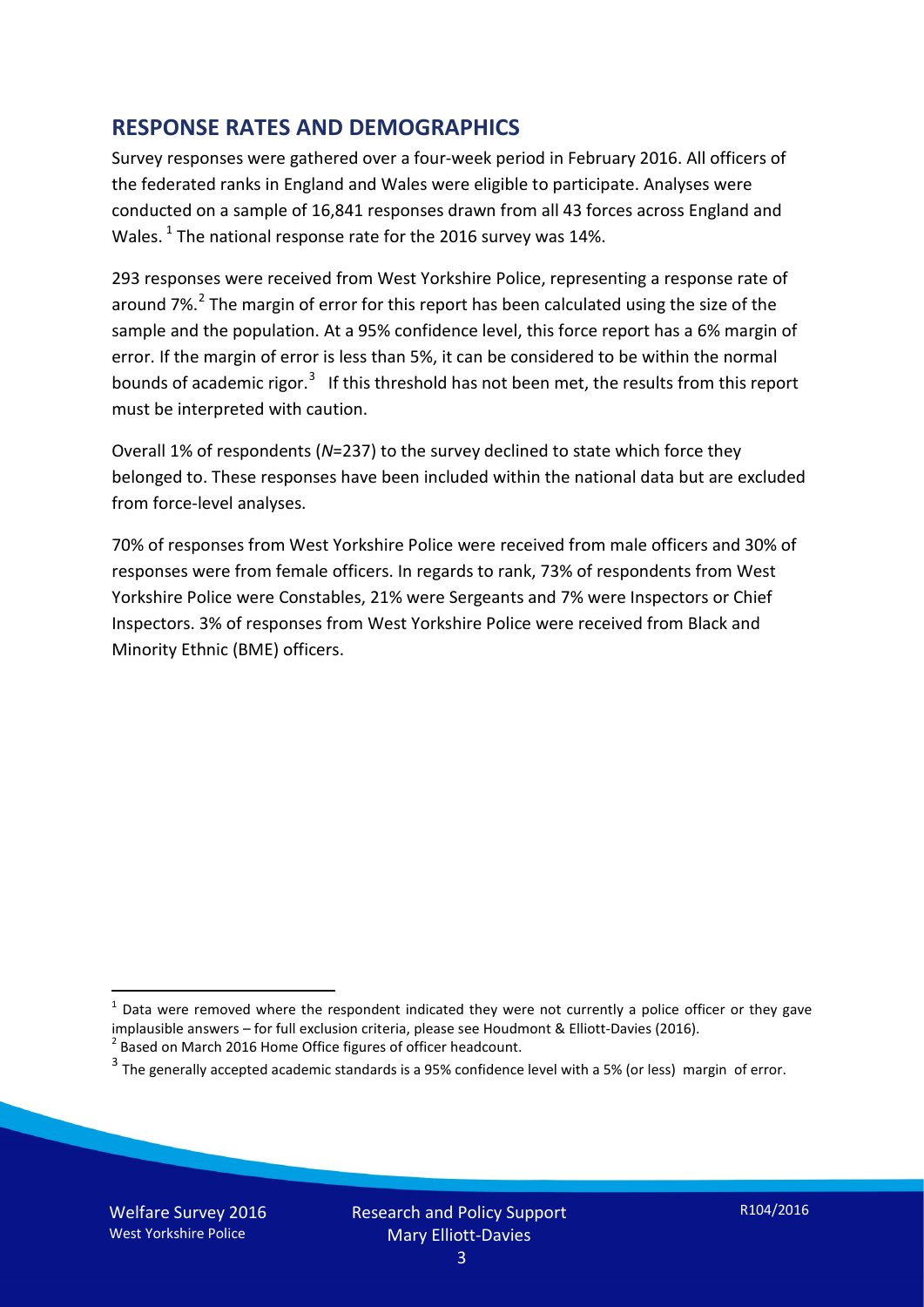# **2. DEMAND**

## **2.1. WORKLOAD**

73% of respondents from West Yorkshire Police told us that their workload is currently too high. This was higher than the proportion of national respondents who reported their workload was too high (66%).

#### **2.2. HSE MANAGEMENT STANDARDS**

The UK Health and Safety Executive published the Management Standards Indicator Tool (MSIT) to assist organisations in the assessment of workers exposure to dimensions of the psychosocial work en[v](#page-15-4)ironment that, if not properly managed, can lead to harm to health.<sup>v</sup> The 25-item version of the MSIT<sup>[vi](#page-15-5)</sup> contains four items that measure job demands.

35% of respondents from West Yorkshire Police told us that they often or always have unachievable deadlines, and 53% that they have to neglect some tasks because they have too much to do. Findings for the MSIT job demand items for West Yorkshire Police are presented in Figure 1 below.



#### *Figure 1. West Yorkshire Police: HSE MSIT Job Demands*

Welfare Survey 2016 West Yorkshire Police

Research and Policy Support Mary Elliott-Davies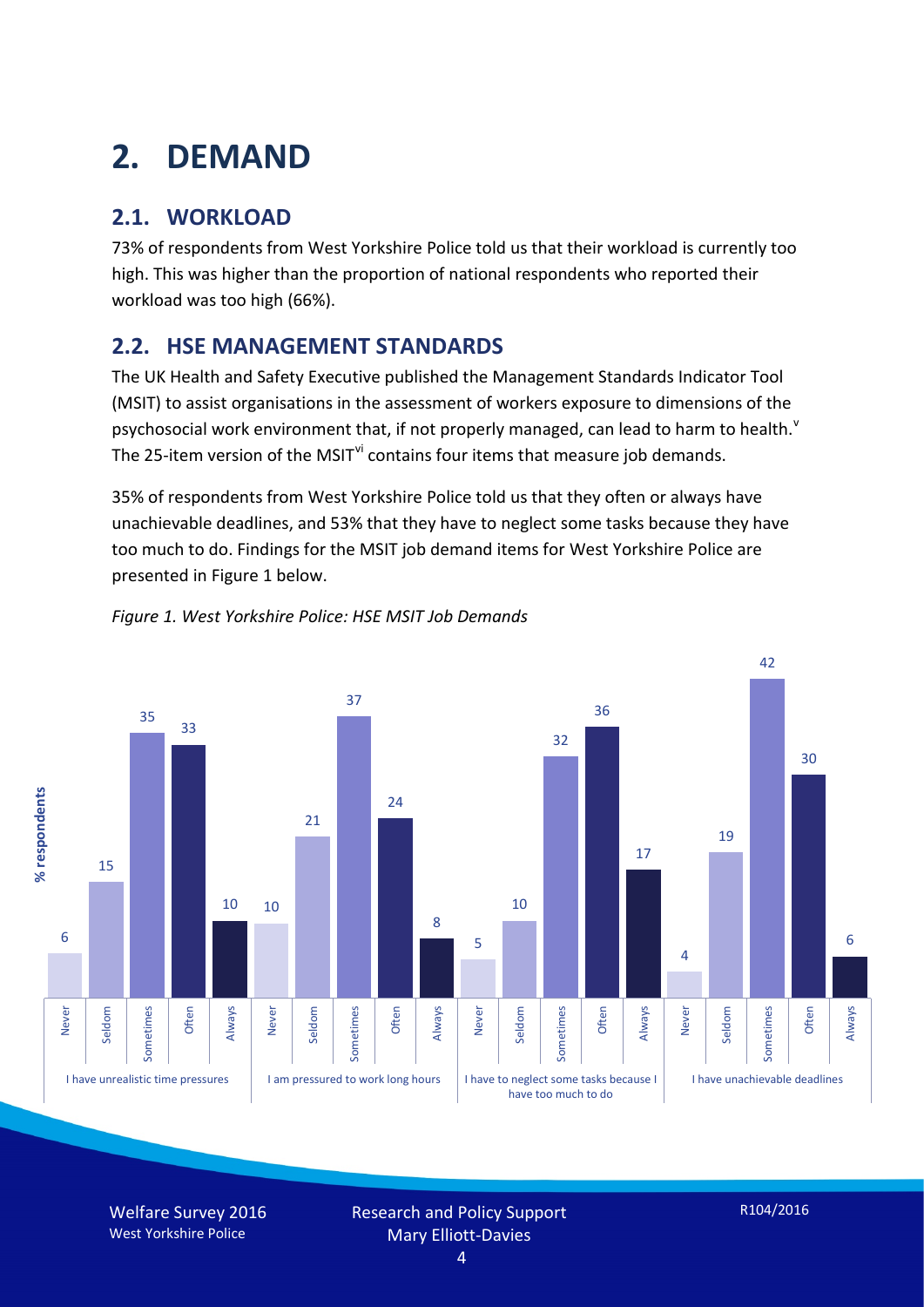#### **2.3. AMOUNT AND PACE OF WORK**

A set of statements were developed for the current study to assess aspects of job demands in regards to the amount and pace of work. Findings for West Yorkshire Police are presented in Figure 2.





79% of respondents from West Yorkshire Police *disagreed* or *strongly disagreed* that they were able to meet all of the conflicting demands on their time and 89% of respondents from West Yorkshire Police *disagreed* or *strongly disagreed* that there are enough officers to manage all the demands made on their team/unit.

Welfare Survey 2016 West Yorkshire Police

% respondents **% respondents**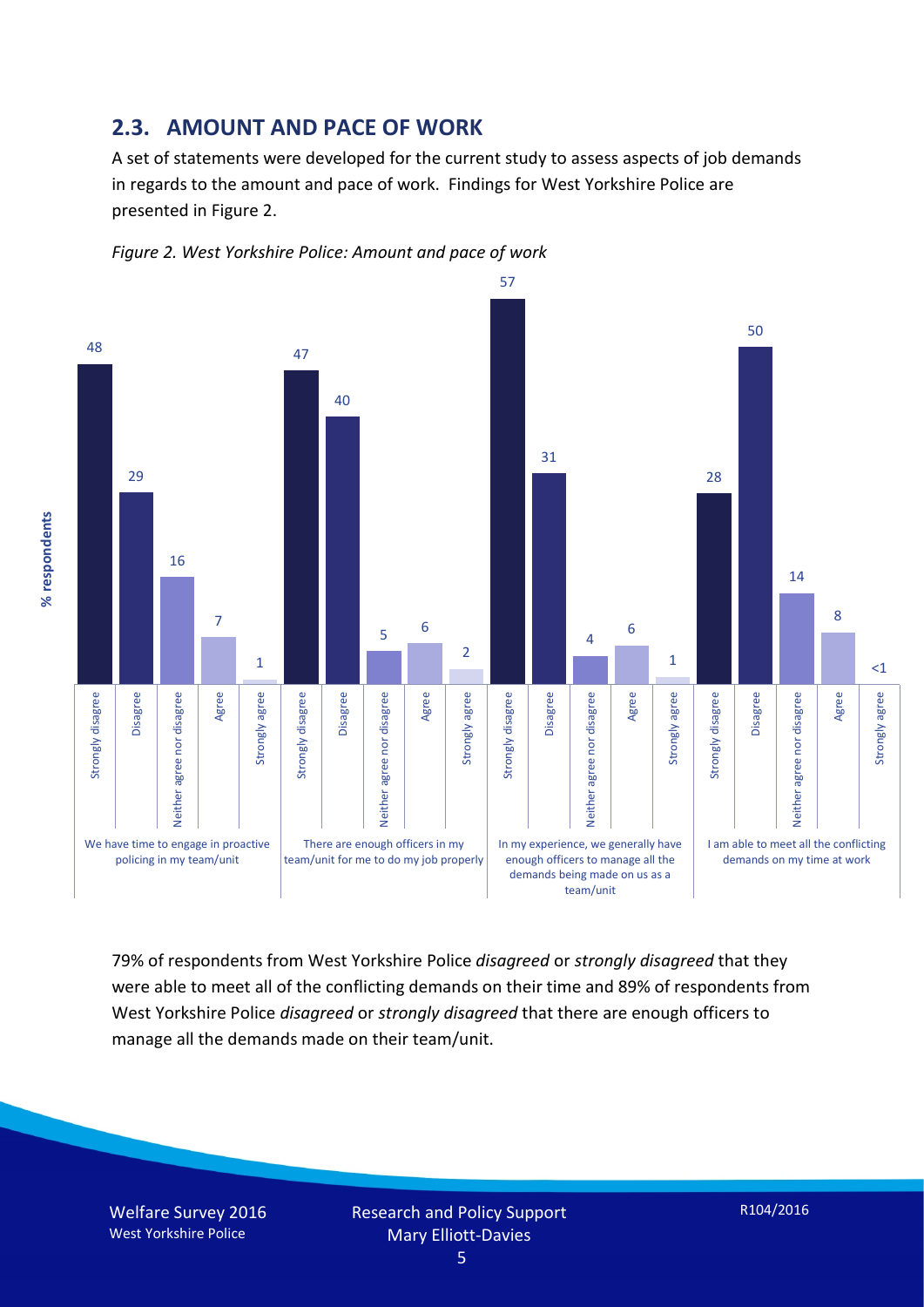# **3. CAPACITY**

#### **3.1. MINIMUM OFFICER STAFFING**

We asked respondents whether or not their team or unit has a minimum officer staffing level and 70% of respondents from West Yorkshire Police indicated that their team or unit had a minimum officer staffing level. Among respondents whose team or unit had a minimum officer staffing level, 22% indicated that this level was achieved *never* or *rarely*.

#### **3.2. OFFICER STAFFING ARRANGEMENTS**

Respondents were asked whether they had been told how officer staffing levels in their team/unit were determined and whether they felt it was effective. 59% of respondents from West Yorkshire Police indicated that they had not been told how officer staffing levels are determined, whilst 73% *disagreed* or *strongly disagreed* that the way officer staffing levels are determined seems to be effective. An additional set of statements were developed for this survey to assess aspects of capacity to meet job demands. Results for West Yorkshire Police are below.



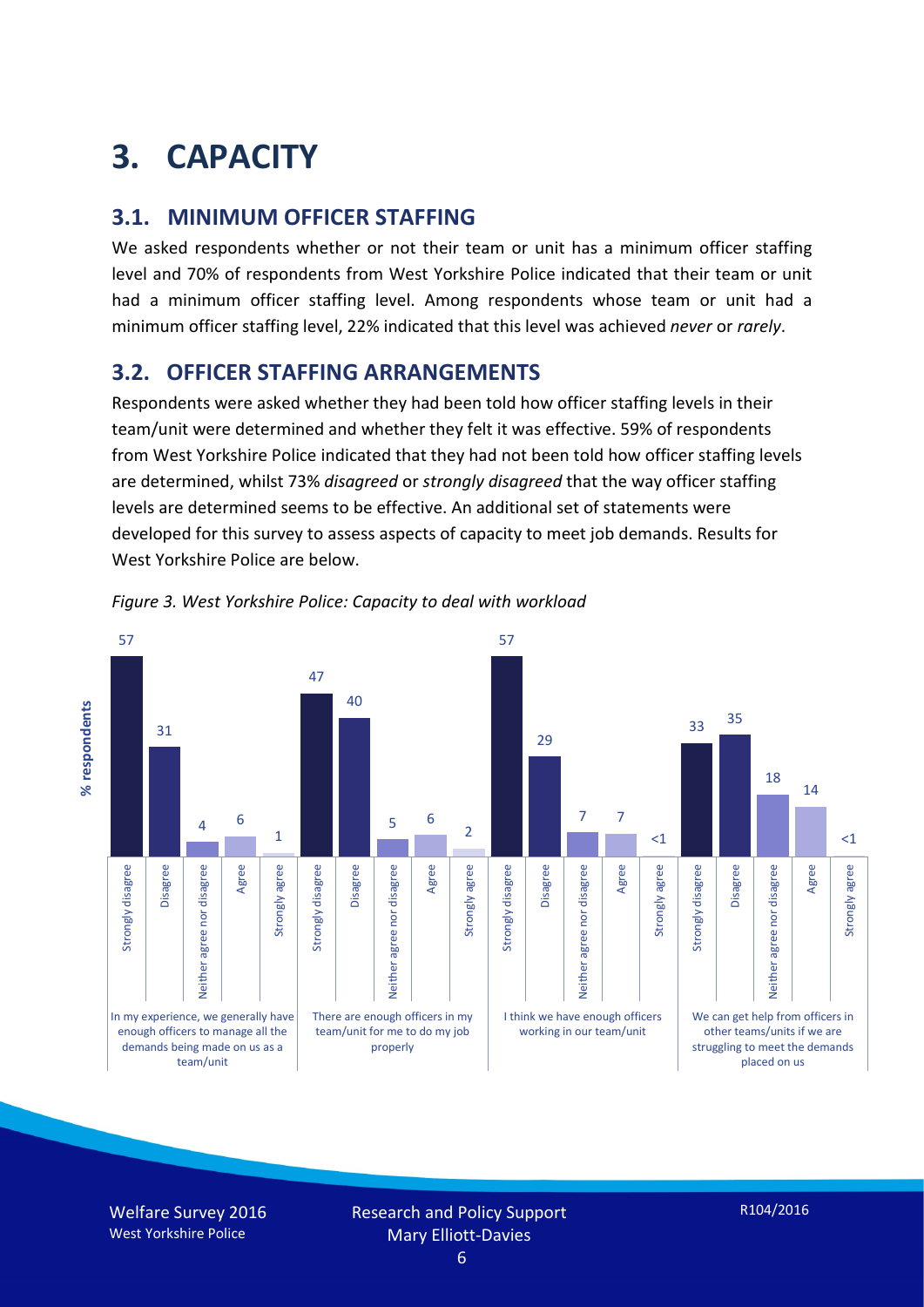## **4. WORK PATTERNS**

#### **4.1. SHIFTS**

Respondents were invited to indicate which of broad shift patterns they typically worked (indicated in Figure 4) and, to the nearest hour, how long their shifts are supposed to last.

3% of respondents from West Yorkshire Police reported their formal shift duration was more than the 8-10 hours advised by the Health and Safety Executive<sup>[vii](#page-15-6)</sup> and the Police Negotiating Board.<sup>[viii](#page-15-7)</sup>





#### **4.2. SINGLE CREWING**

Among respondents from West Yorkshire Police, for whom this item was applicable (*N*=*259*), 71% reported being single crewed either *often* or *always* over the previous 12 month period, this can be compared with 73% of respondents from the national sample.

#### **4.3. BREAKS, REST DAYS AND ANNUAL LEAVE**

57% of respondents from West Yorkshire Police were *never* or *rarely* able to take their full rest break entitlement, and 75% reported having had two or more rest days cancelled in the previous 12 month period.

28% of respondents from West Yorkshire Police told us that they have not been able to take their full annual leave entitlement in the previous 12 month period.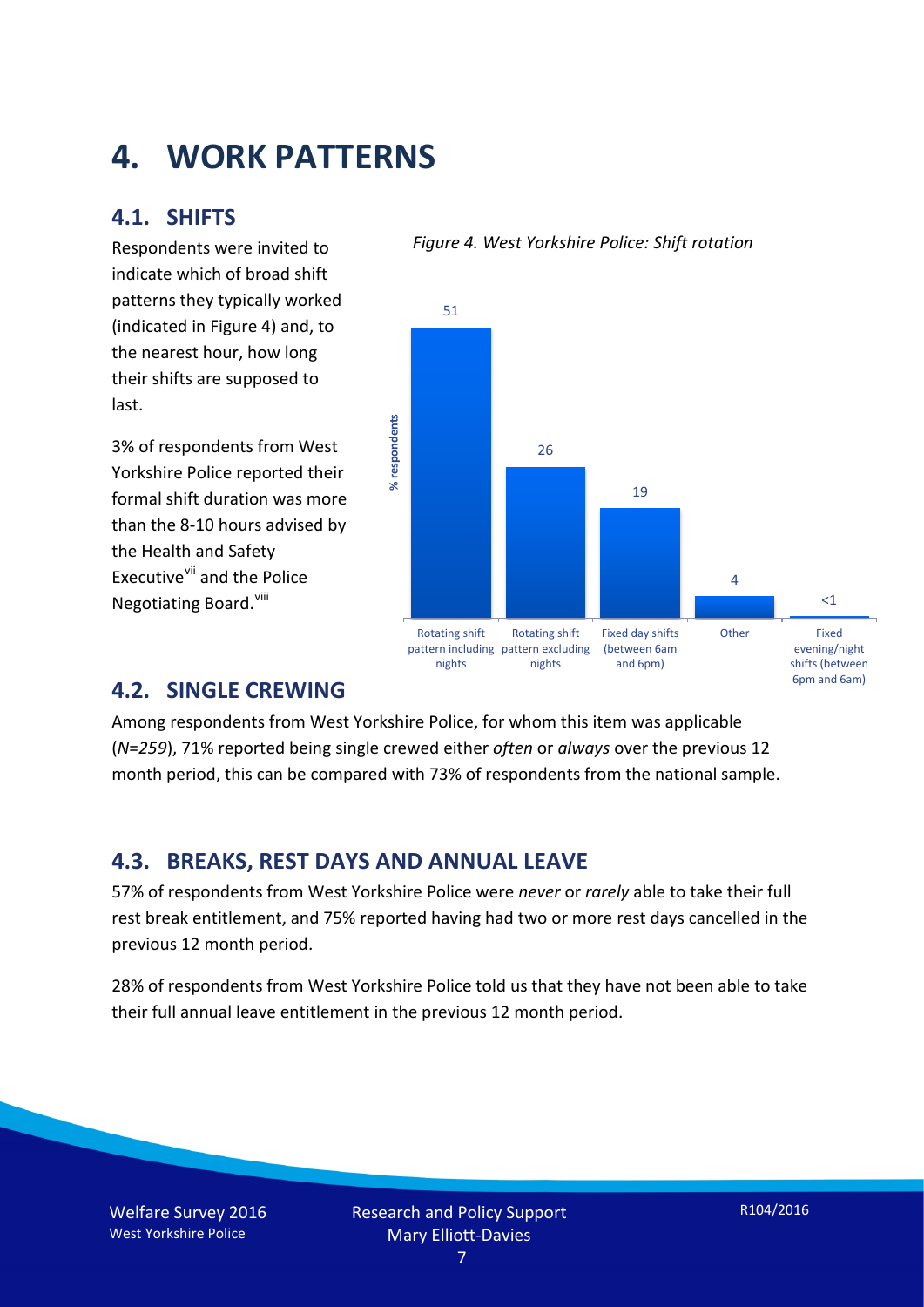# **5. MENTAL HEALTH AND WELLBEING**

#### **5.1. SINGLE ITEM INDICATOR**

A top-level broad overview of mental wellbeing was established using an item that asked respondents to indicate whether they had experienced feelings of stress, low mood, anxiety, or other difficulties with their health and wellbeing over the last 12 months.

85% of respondents from West Yorkshire Police indicated that they had experienced feelings of stress, low mood, anxiety, or other difficulties with their health and wellbeing over the last 12 months. 94% also indicated that these feelings were caused, or made worse by work.

#### **5.2. MENTAL WELLBEING**

Mental wellbeing can be broadly conceptualized as having two dimensions. The first concerns positive affect (i.e. pleasurable aspects of wellbeing such as feelings of optimism, cheerfulness, and relaxation). The second concerns psychological functioning (i.e. such as clear thinking, self-acceptance, personal development, competence, and autonomy).

To investigate mental wellbeing in more detail the two-dimensional structure of mental wellbeing described above was assessed using the short Warwick-Edinburgh Mental Wellbeing Scale.<sup>[ix](#page-15-8)</sup> The use of this scale, which has been widely used in a number of settings, helps us to measure the incidence of wellbeing in the police in a reliable way, allowing credible comparisons. The scale asks individuals to rate their experience during the last two weeks for seven positively framed statements.

Findings for the items for the short Warwick-Edinburgh Mental Wellbeing Scale for West Yorkshire Police are presented in Figure 5 alongside those for the general public.

#### **5.3. HELP SEEKING**

A question was applied to identify those who had ever **sought help** for feelings of stress, low mood, anxiety, or any other difficulties with mental health and wellbeing. Examples of sources of help were provided including GP, occupational health department, psychologist, therapist, and counsellor.

39% of West Yorkshire Police respondents had previously sought help for feelings of stress, low mood, anxiety or other difficulties with their mental health and wellbeing, of which 42% had done so within the last 12 months.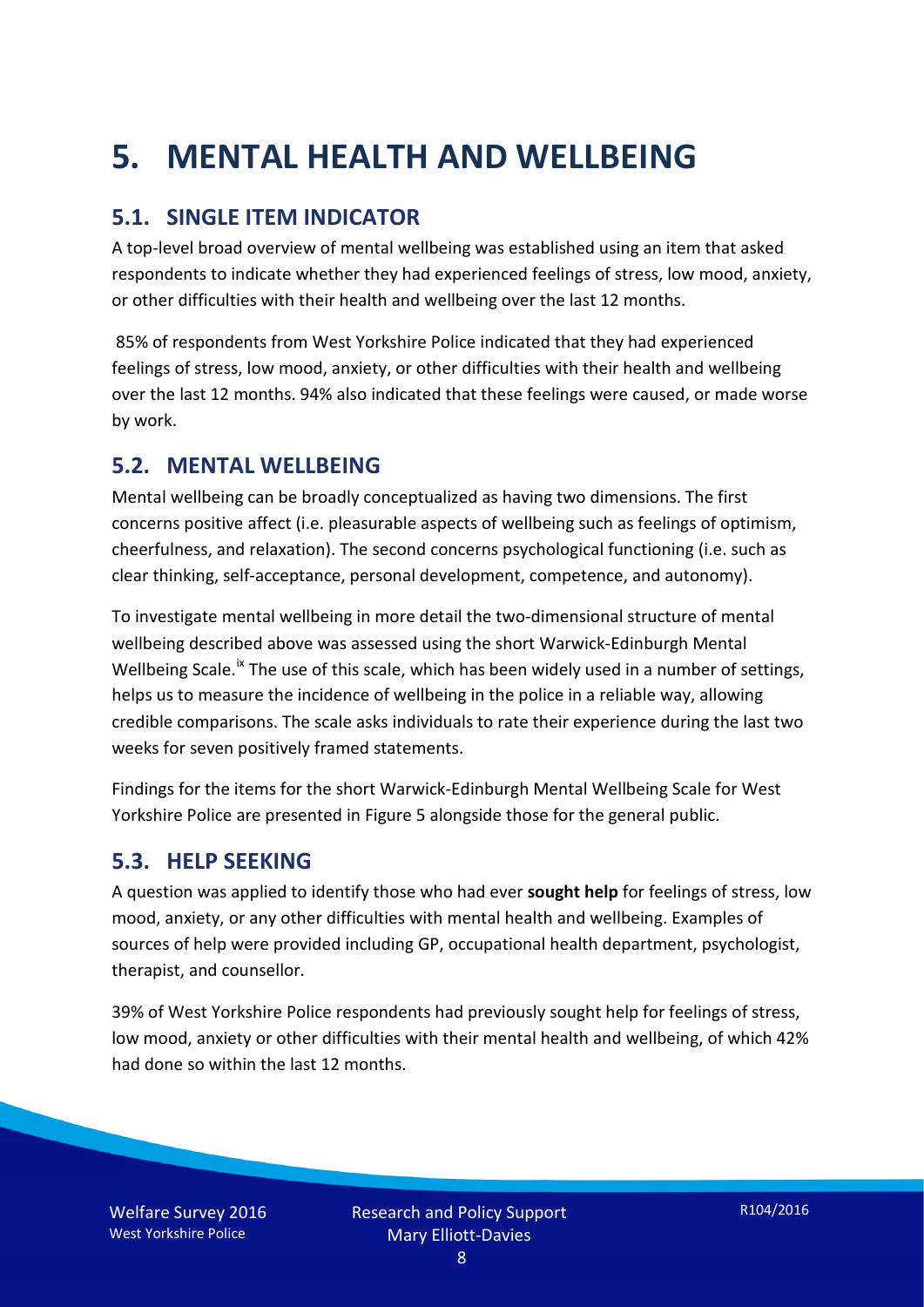



General Population: North West [England] Mental Wellbeing Survey (2012-23) Local Response: PFEW Welfare Survey (2016)

#### **5.4. STRESS**

Work related stress was measured using a single-item measure. 46% of respondents from West Yorkshire Police presented with a non-diagnostic case of work-related stress.<sup>[x](#page-15-9)</sup> Stress outside of work was assessed using an adaptation of the work-related stress measure. 9% of respondents from West Yorkshire Police presented with a non-diagnostic case of stress outside of work.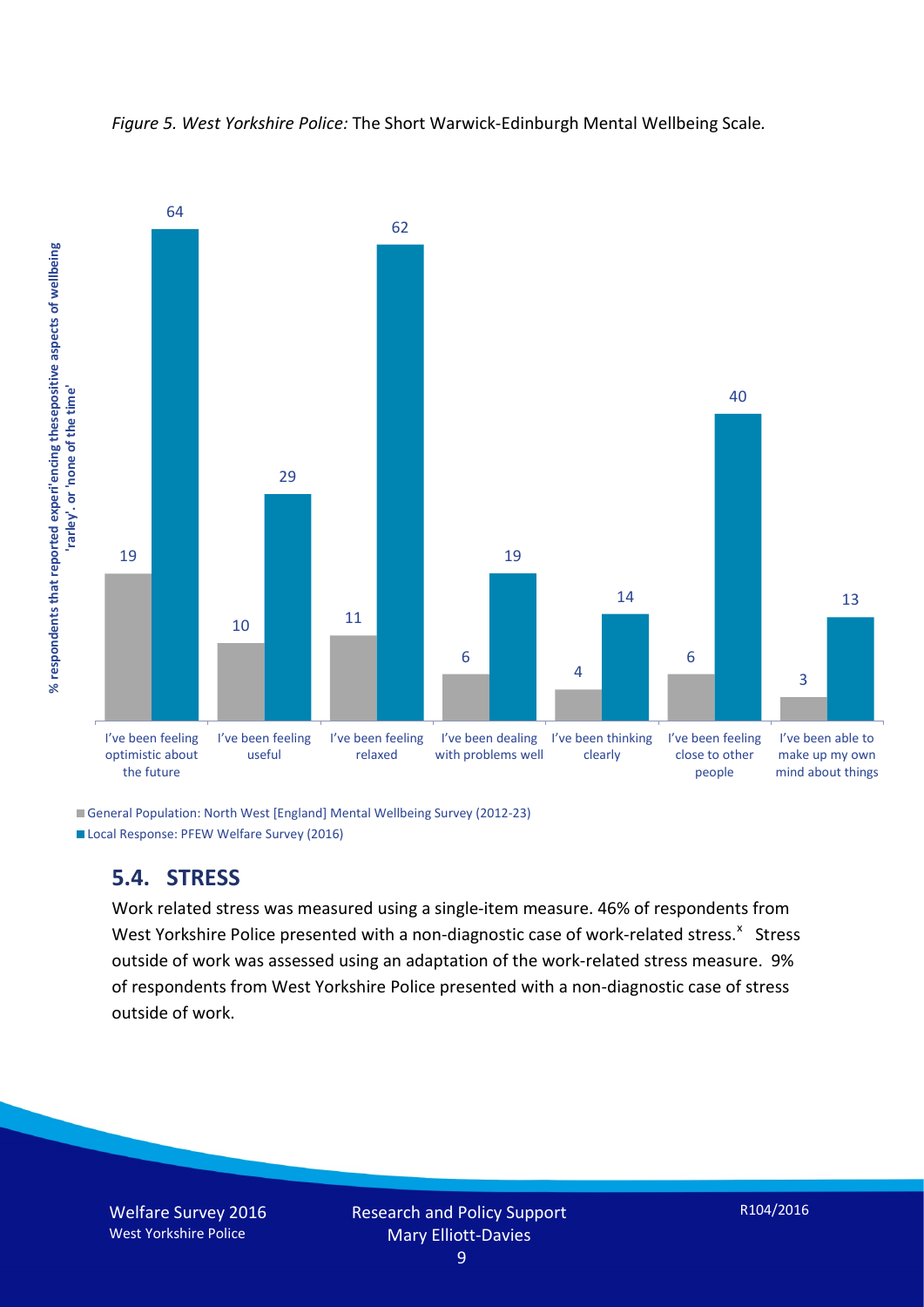# **6. ORGANISATIONAL SUPPORT: MENTAL HEALTH & WELLBEING**

Participants who indicated that they had sought help for difficulties with mental health and wellbeing were presented with additional questions concerning disclosure to a line manager.

#### **6.1. DISCLOSURE**

58% of respondents reported that they had disclosed seeking mental health and wellbeing support to their line managers.

#### **6.2. REASONS FOR NON-DISCLOSURE**

Respondents who did not disclose that they were seeking mental health and wellbeing support were asked to indicate why. Findings are presented in Figure 6 below. Respondents were able to cite as many reasons as applicable.

#### *Figure 6. West Yorkshire Police: Reasons for non-disclosure*



Reasons for non-disclosure

#### **D**Other

- I didn't want to be treated differently (in a negative way)
- I It wasn't affecting my work so I didn't feeli like I needed to
- I thought it would negatively affect my opportunities for promotion and/or specialisation
- I was worried that my other colleagues would find out

Welfare Survey 2016 West Yorkshire Police

Research and Policy Support Mary Elliott-Davies 10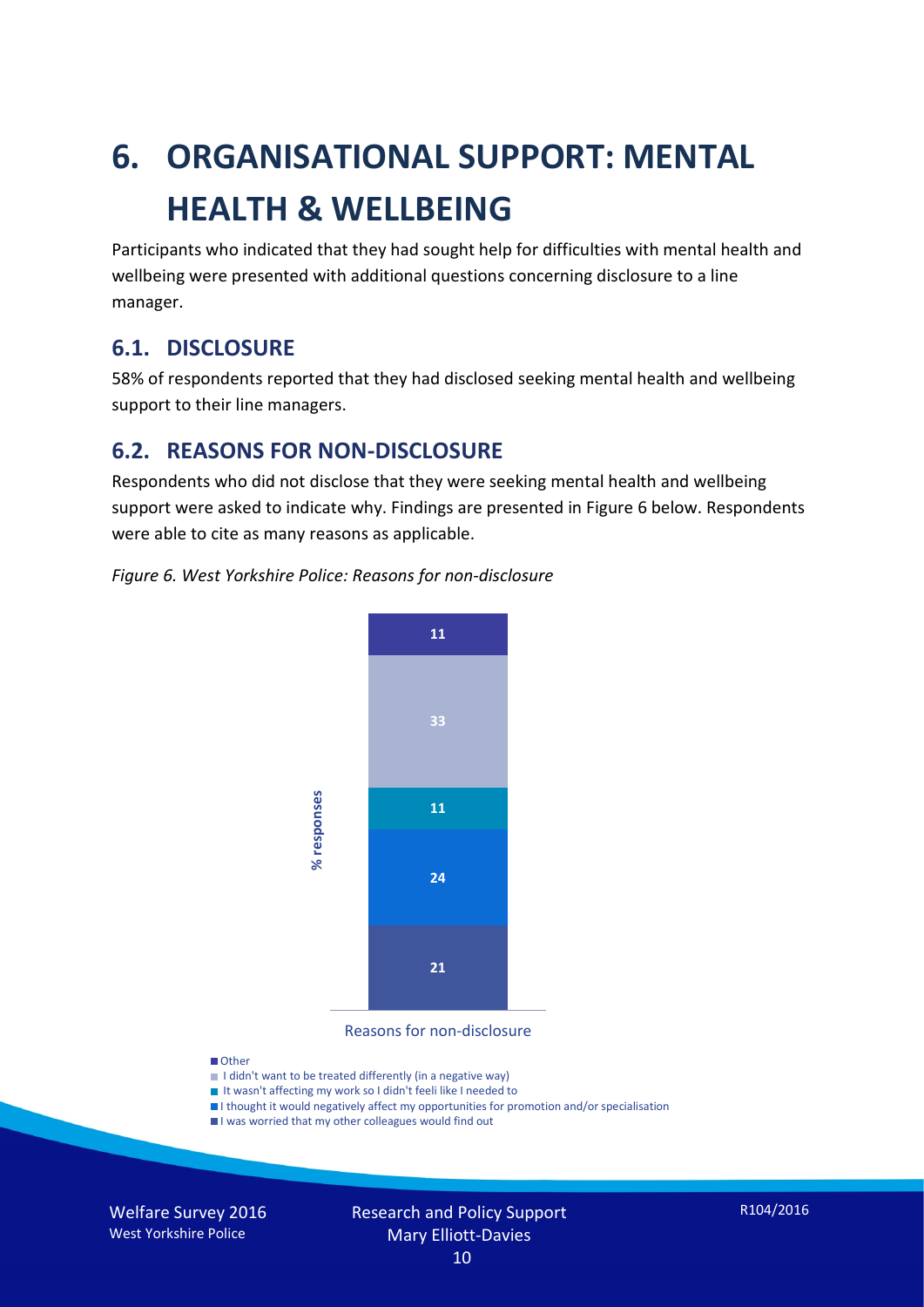#### **6.3. LOCAL ATTITUDES TO MENTAL HEALTH AND WELLBEING**

All respondents were asked about the attitude of the police service towards mental health and wellbeing. Nationally, these were found to be fairly negative. Figure 7 below shows the perception reported by respondents from West Yorkshire Police.



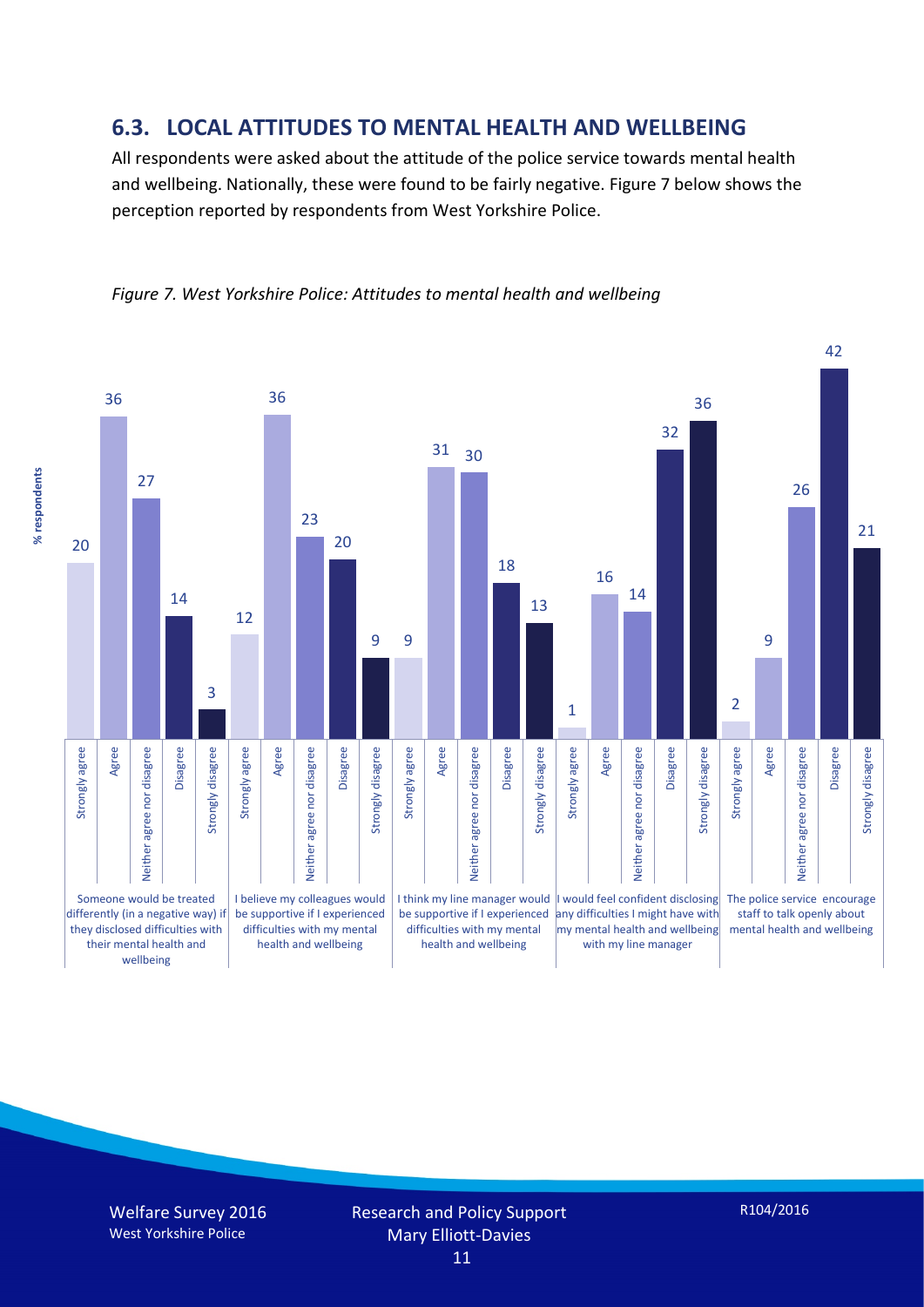# **7. ABSENCE BEHAVIOUR**

## **7.1. ABSENCE**

51% of respondents from West Yorkshire Police reported one or more days of sickness absence and 32% of respondents indicated that at least one day of their sickness absence was attributable to stress, depression, or anxiety.

## **7.2. PRESENTEEISM AND LEAVEISM**

Presenteeism is the act of attending work while ill. This has been shown to be associated with subsequent health decline, particularly in relation to burnout, $x_i$  and can to lead to elevated absenteeism.<sup>[xii](#page-16-1)</sup> Moreover, evidence suggests that presenteeism can compound the effects of the initial illness and negatively influence job satisfaction, resulting in negative job attitudes and withdrawal from work.<sup>[xiii](#page-16-2)</sup>

Leaveism is a recently coined term to describe hidden sickness absence and work undertaken during rest periods including using allocated time off such as annual leave entitlements to take time off when they are in fact unwell. Findings for West Yorkshire Police are presented in Figure 8 below.



#### *Figure 8. West Yorkshire Police: Absence behaviours*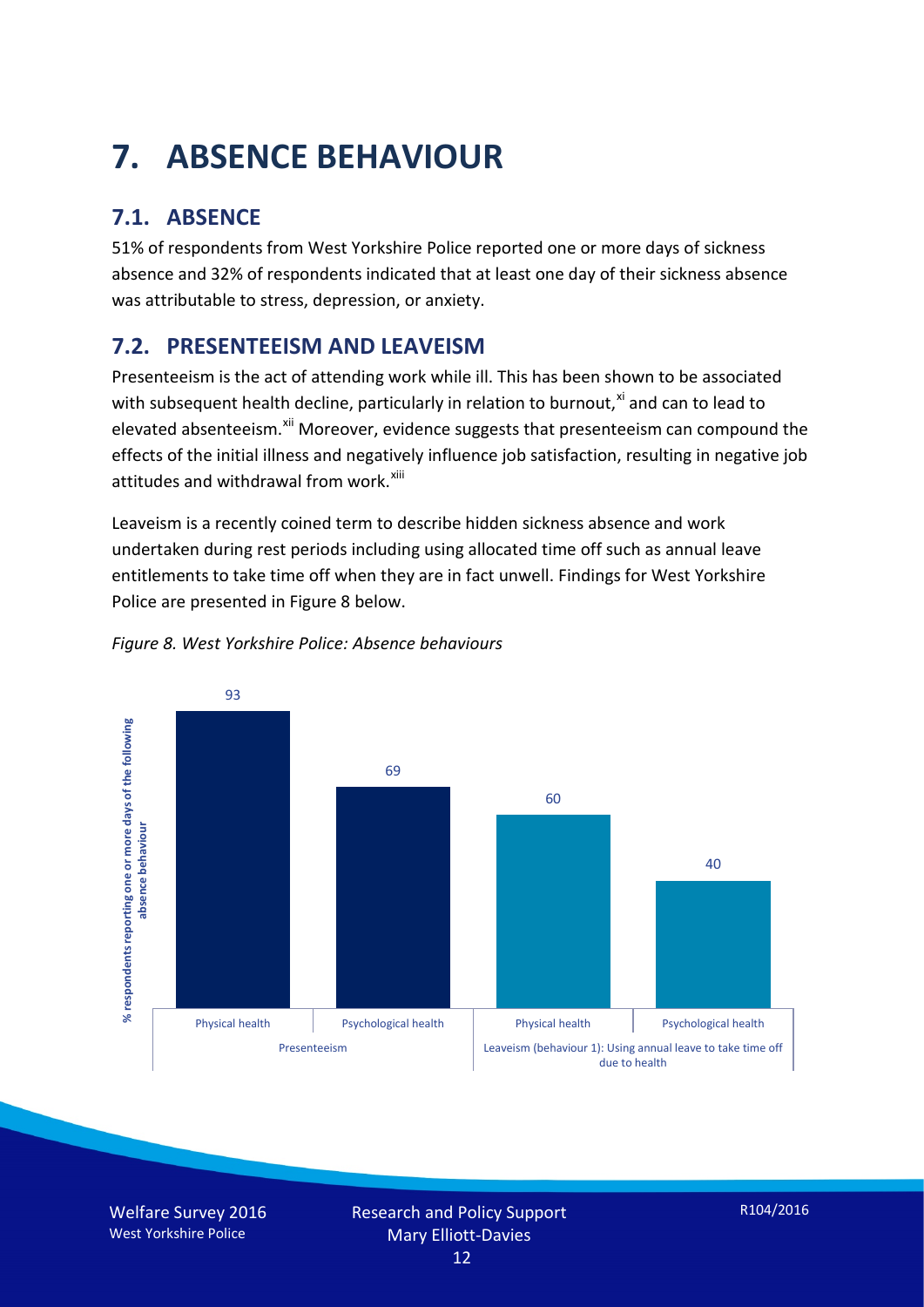# **8. ACCIDENTS, VIOLENCE AND INJURIES**

## **8.1. VIOLENCE**

% respondents **% respondents**

Verbal and physical violence was assessed using four questions regarding how often officers received verbal insults, verbal threats, unarmed physical attacks, and attacks with a weapon from members of the public over the previous 12 months. Findings are presented in Figure 9 below.

*Figure 9. West Yorkshire Police: Frequency of verbal and physical violence from members of the public*

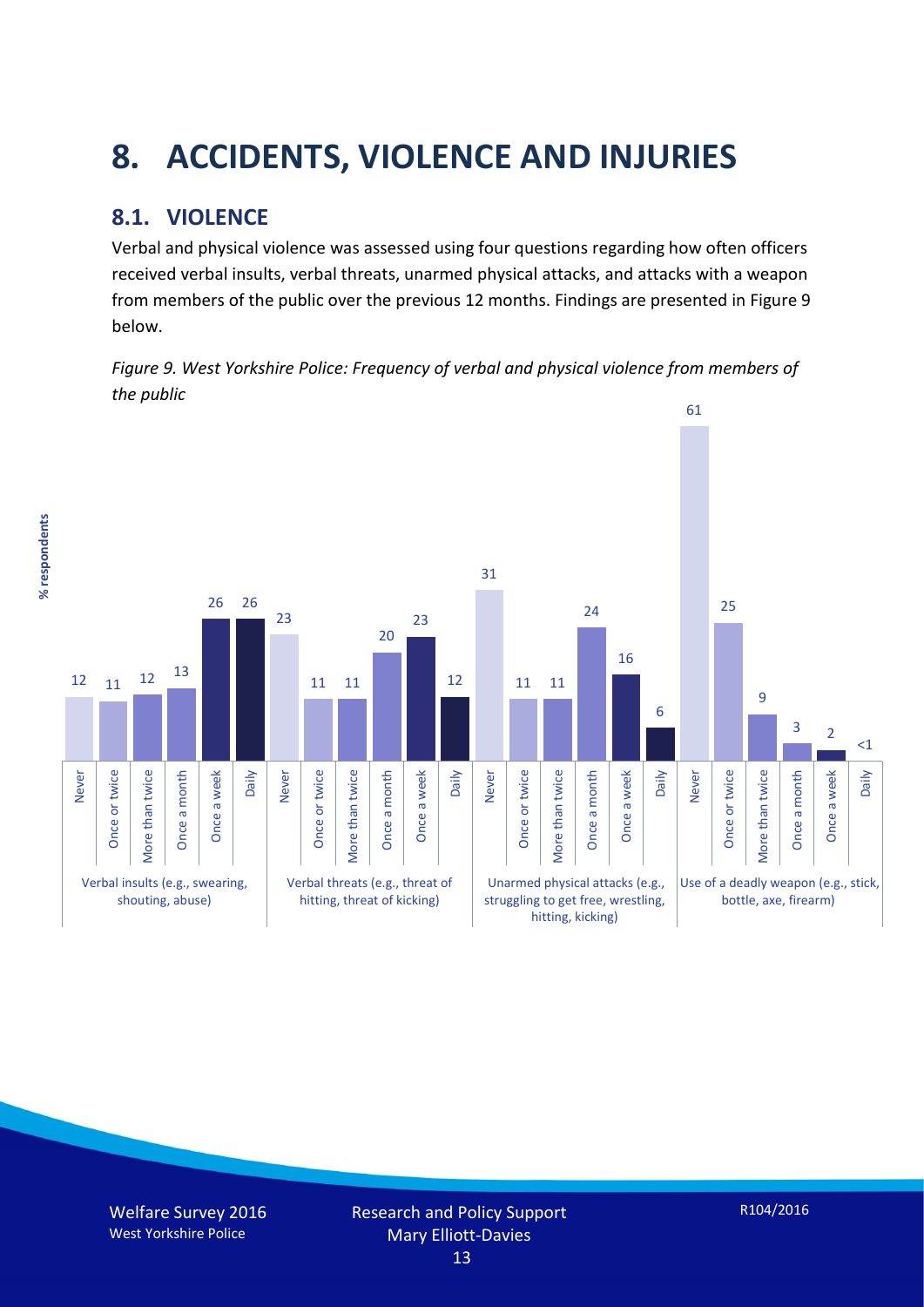#### **8.2. INJURIES DUE TO ACCIDENTS AND VIOLENCE**

22% of West Yorkshire Police respondents reported that they had suffered one or more injuries that required medical attention as a result of **work-related violence** in the last year – losing more than 133 days in sickness absence. Whilst 25% of West Yorkshire Police respondents also reported that they had suffered one or more injuries that required medical attention as a result of **work-related accidents** in the last year – losing more than 172 days in sickness absence.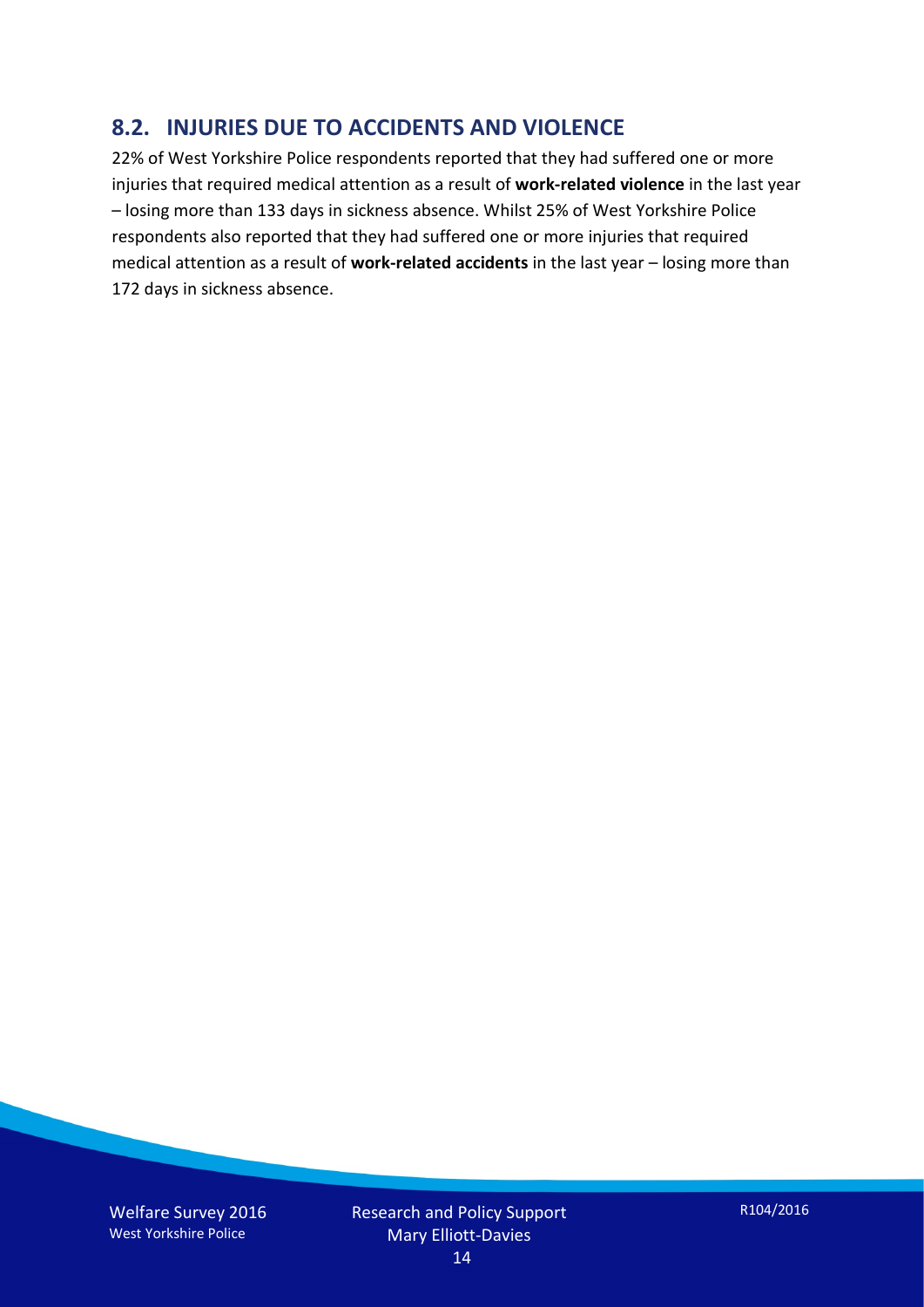## **9. Notes for JBBs**

Additional findings from the 2016 welfare survey are available on request from the Research and Policy department.

The findings of the survey can also be broken down in more detail in terms of different demographic groups, such as rank, role or length of service. However please be aware that we can only go into a certain level of detail with this demographic data in order to preserve respondents' confidentiality.

JBBs wishing to obtain further information can contact Mary Elliott-Davies [\(mary.elliott](mailto:mary.elliott-davies@polfed.org)[davies@polfed.org\)](mailto:mary.elliott-davies@polfed.org) to discuss their requirements. The Research and Policy Department only has one member of staff responsible for these data requests therefore please bear this in mind when contacting the team.

All other interested parties should speak to their local JBB in the first instance.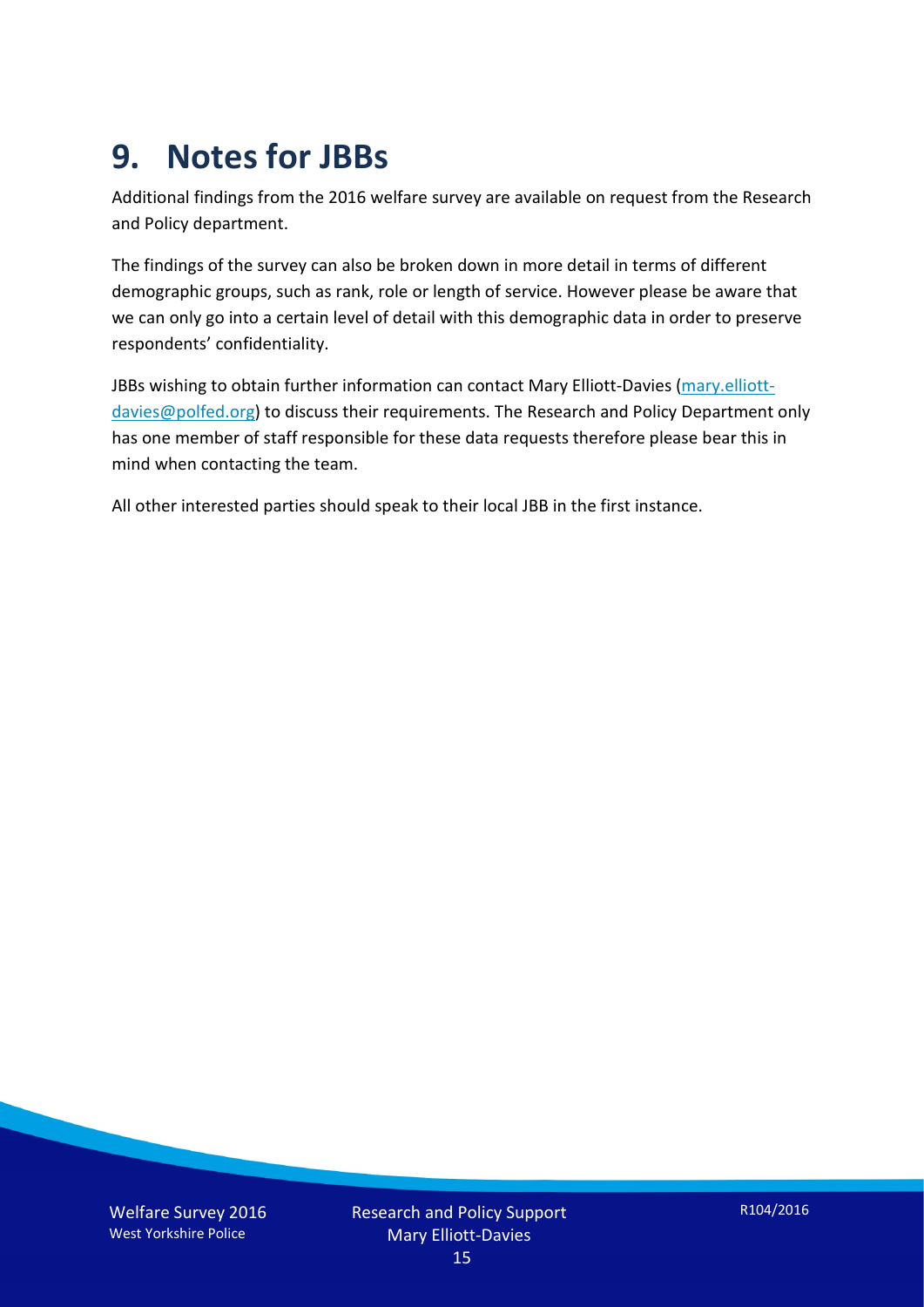# **10. REFERENCES**

<span id="page-15-0"></span>i National Audit Office (2015). Financial Sustainability of Police Forces in England and Wales. Retrieved September 12, 2016, fro[m https://www.nao.org.uk/wp](https://www.nao.org.uk/wp-content/uploads/2015/06/Financial-sustainability-of-police-forces.pdf)[content/uploads/2015/06/Financial-sustainability-of-police-forces.pdf](https://www.nao.org.uk/wp-content/uploads/2015/06/Financial-sustainability-of-police-forces.pdf)

<span id="page-15-1"></span><sup>ii</sup> Home Office (2010). Police Service Strength: England and Wales, 31 March 2010. Retrieved September 12, 2016, from [https://www.gov.uk/government/uploads/system/uploads/attachment\\_data/file/115745/hosb1410](https://www.gov.uk/government/uploads/system/uploads/attachment_data/file/115745/hosb1410.pdf) [.pdf](https://www.gov.uk/government/uploads/system/uploads/attachment_data/file/115745/hosb1410.pdf)

<span id="page-15-2"></span><sup>iii</sup> Home Office (2016). Police Workforce, England and Wales, 31 March 2016. Statistical Bulletin 05/16. Retrieved September 12, 2016, fro[m https://www.gov.uk/government/statistics/police](https://www.gov.uk/government/statistics/police-workforce-england-and-wales-31-march-2016)[workforce-england-and-wales-31-march-2016](https://www.gov.uk/government/statistics/police-workforce-england-and-wales-31-march-2016)

<span id="page-15-3"></span><sup>iv</sup> Elliott-Davies, M., Donnelly, J., Boag-Munroe, F., & Van Mechelen, D. (2016). 'Getting a battering' The perceived impact of demand and capacity imbalance within the Police Service of England and Wales: A qualitative review. The Police Journal, 89, 2, 93-116.

<span id="page-15-4"></span><sup>v</sup> Cousins, R., Mackay, C., Clarke, S., Kelly, C., Kelly, P., & McCaig, R. (2004). 'Management Standards' and work-related stress in the UK: Practical development. *Work & Stress, 18*, 113–136; Mackay, C., Cousins, R., Kelly, P., Lee, S., & McCaig, R. (2004). 'Management Standards' and work-related stress in the UK: Policy background and science. *Work & Stress, 18*, 91–112.

<span id="page-15-5"></span>vi Edwards, J., & Webster, S. (2012). Psychosocial risk assessment: Measurement invariance of the UK Health and Safety Executive's Management Standards Indicator Tool across public and private sector organizations. *Work & Stress, 26*, 130–142

<span id="page-15-6"></span>vii HSE.(2006).Managing shift work: *Health and Safety Guidance*. HSE Books, HSG256, ISBN 9780717661978, Crown Copyright.

<span id="page-15-7"></span>viii Home Office. (2010). Guidance on Variable shift arrangements for police officers [PNB circular] 016-2010.

<span id="page-15-8"></span><sup>ix</sup> Stewart-Brown, S., Tennant, A., Tennant, R., Platt, S., Parkinson, J., & Weich, S. (2009). Internal construct validity of the Warwick-Edinburgh Mental Well-being Scale (WEMWBS): A Rasch analysis using data from the Scottish Health Education Population Survey. *Health and Quality of Life Outcomes, 7*: 15.

<span id="page-15-9"></span>x Smith, A., Johal, S., Wadsworth, E., Davey Smith, G., & Peters, T. (2000). The Scale of Perceived Stress at Work: The Bristol Stress and Health at Work Study. Contract Research Report 265/2000. Sudbury: HSE Books.